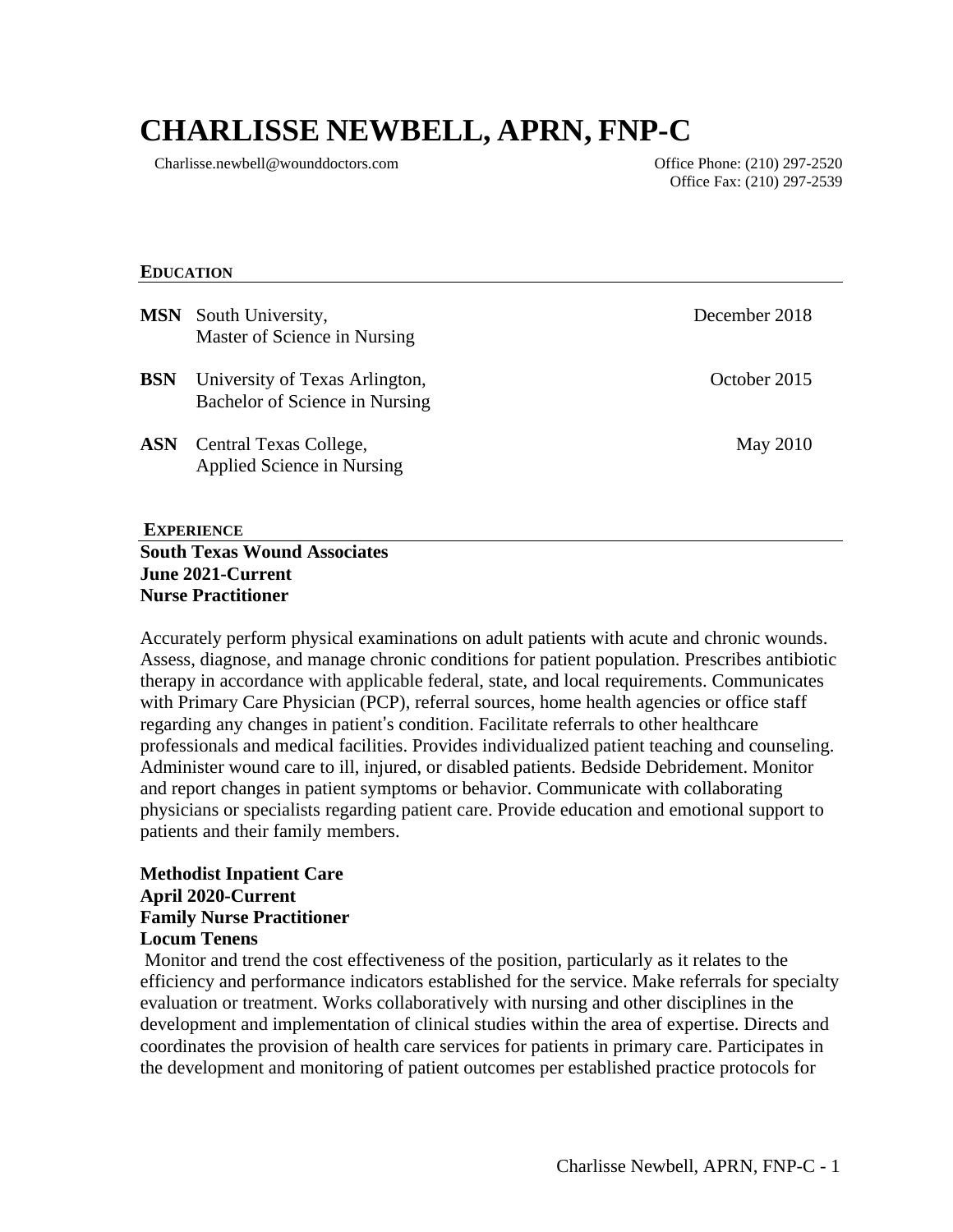purposes of quality and performance improvement. Management of COVID 19 positive patients in the critical care setting.

## **HOST May 2019- 2021 Family Nurse Practitioner**

Provided medical care and services for patients in variety of environments. Develops treatment plan tailored to the patient's needs, which includes health education, pharmacologic and non-pharmacologic treatment. Evaluated clients for physical, medical, and mental abnormalities. Prescribe medications as appropriate. Performed physical exams and assessments appropriate to the patients history. Formulated diagnoses, prescribed treatments, ordered and reviewed tests and lab results, and educated and counsel patients and family members. Diagnoses health problems based on interpretation of the patient's history, physical exam findings and diagnostic test results. Tele- med due to current pandemic. Investigates health problems and health needs by gathering and assessing historical information.

## **Jason Eckols, FNP-C Raphael Free Clinic September 2018- December 2018**

## **185 practicum hours**

Comprehensive care of acute and chronic illnesses in setting of poverty in underserved areas average of 20-30 patients a day varies ages. Disease prevention and health promotion of vulnerable populations. Application of critical thinking when assessing, diagnosis, and managing complex health problems. Responsible for providing medications according to approved formulary

#### **Dr. Jessica Gonzalez ABCD Pediatrics July 2018- Sep 2018 185 practicum hours**

Performed well-child examinations, managed acute and chronic pediatric illnesses in accordance with insurance regulations and state requirements. Adolescent health promotion and maintenance. Assessment of growth and development from infancy through adolescent. Assessment of psychological stages and tasks from infancy through adolescent

# **Dr. Michelle Harden, Stone Oaks Women's Center**-**May 2018- July 2018**

## **195 practicum hours**

Performed well-woman exams, Pap smears, wound care, abscess, incision and drainage. Disease prevention and management of acute and chronic illness

Obstetrics, Gynecology, and Teen Counseling against STD's. Sexually transmitted disease risk assessment and management. Adult and adolescent obstetric management and counseling

## **Alieka Abner, FNP Acute Specialty Facilities**-**March 2018- May 2018 180 practicum hours**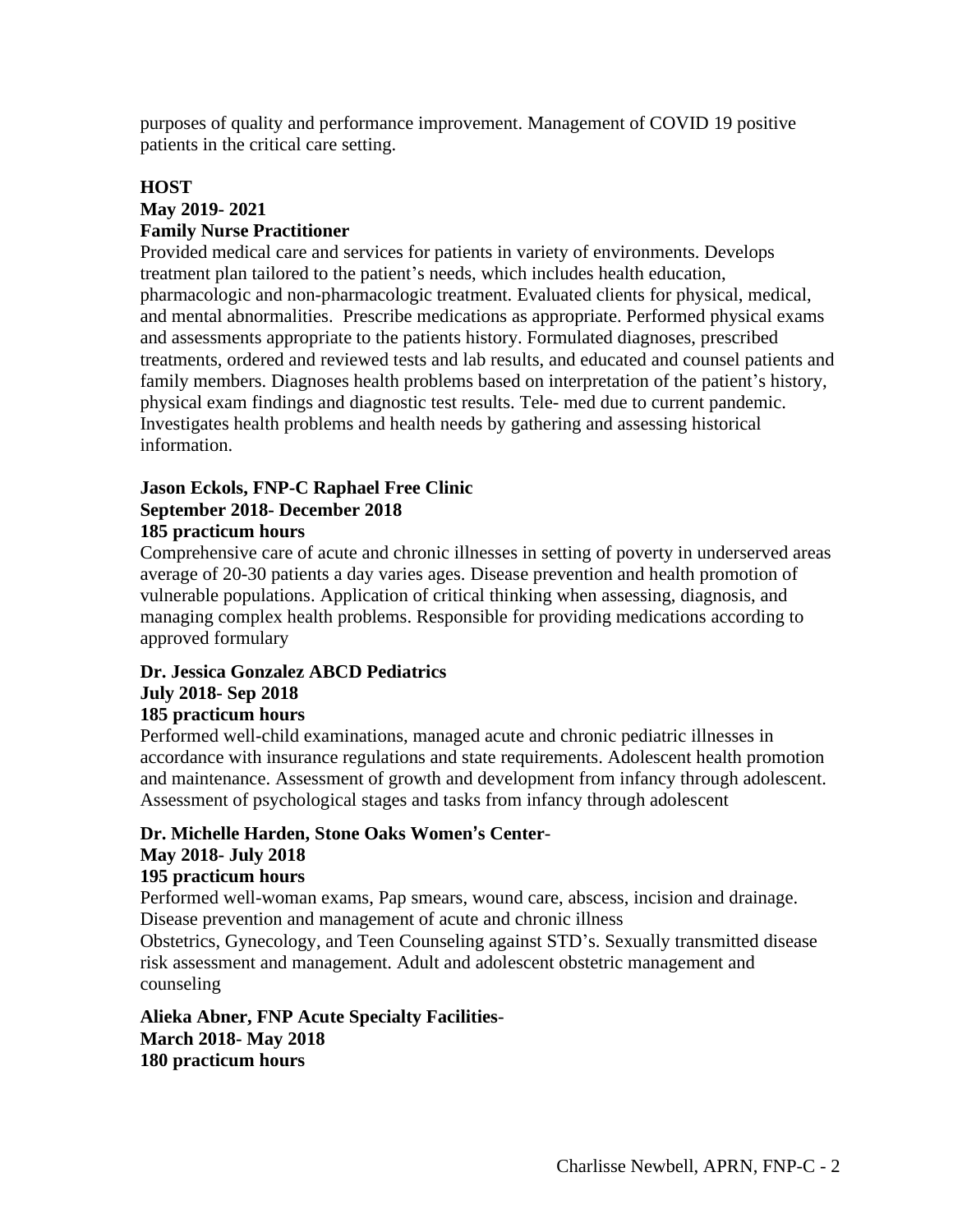Provide on-going patient education. Management of self-paced performance and adjusting priorities as needed. Risk assessment, health promotion and maintenance of the adult and elderly client

# **One At Home**

## **April 2018- present**

**PRN Registered Nurse-** Assess with Oasis admissions, wound care, iv, tpn patients. Ensure that the plan of care meets the needs of the patient. Educate pt and caregiver on wound care along with plan of care.

## **Dr. Chancellor Sports Medicine & Family Practice Dec 217- March 2018 60 practicum hours**

Performed comprehensive care for complex adults along with performing fluoroscopic guided knee joint PRP injections. Ordered and interpreted onsite laboratory, EKG and X-ray results

## **Standards Home Health- Director of Nursing April 2013- February 2018**

10918 Vance Jackson St 100 San Antonio, Texas 78230

## **Job duties:**

Registered Nurse**-** Develop nursing care plans, handle procedures and problems that involve independent judgment and decision-making. Coordinate care for patients with the patient care coordinator and other members of the interdisciplinary team. Assist patient with setting up dme supplies. Initiation start of care to home health agency, resumption of care, recertification as well as discharge visits, reviewing patient's charts, medication reconciliation, and effective coordination of care between multiple disciplines in the patient's home. Educate patient on ways to prevent rehospitalization to include managing congestive heart failure, copd, pneumonia, and other comorbidities. Handle a patient load of upward to 30 patients per week. Perform supervisory face to face visits. Manage patient holistically, behavior and psychosocial. Demonstrate self-directed learning and participate in continuing education to ensure professional growth.

## **Metropolitan Methodist, Intermediate Intensive Care Unit- Charge Nurse and Lead Preceptor, RN October 2011- May 2014** 1310 McCullough Avenue San Antonio, Texas 78212

## **Job duties:**

Registered Nurse- preceptor to new graduates and staff members to unit policy and procedures. Interact with patients, physicians, nursing, and other patient care members and co-workers. Assess and re-assess patient condition, observing and recording significant conditions and reactions, detecting deviations from normal, reporting findings and documenting appropriately. Assist and advocate appropriate interventions and care planning.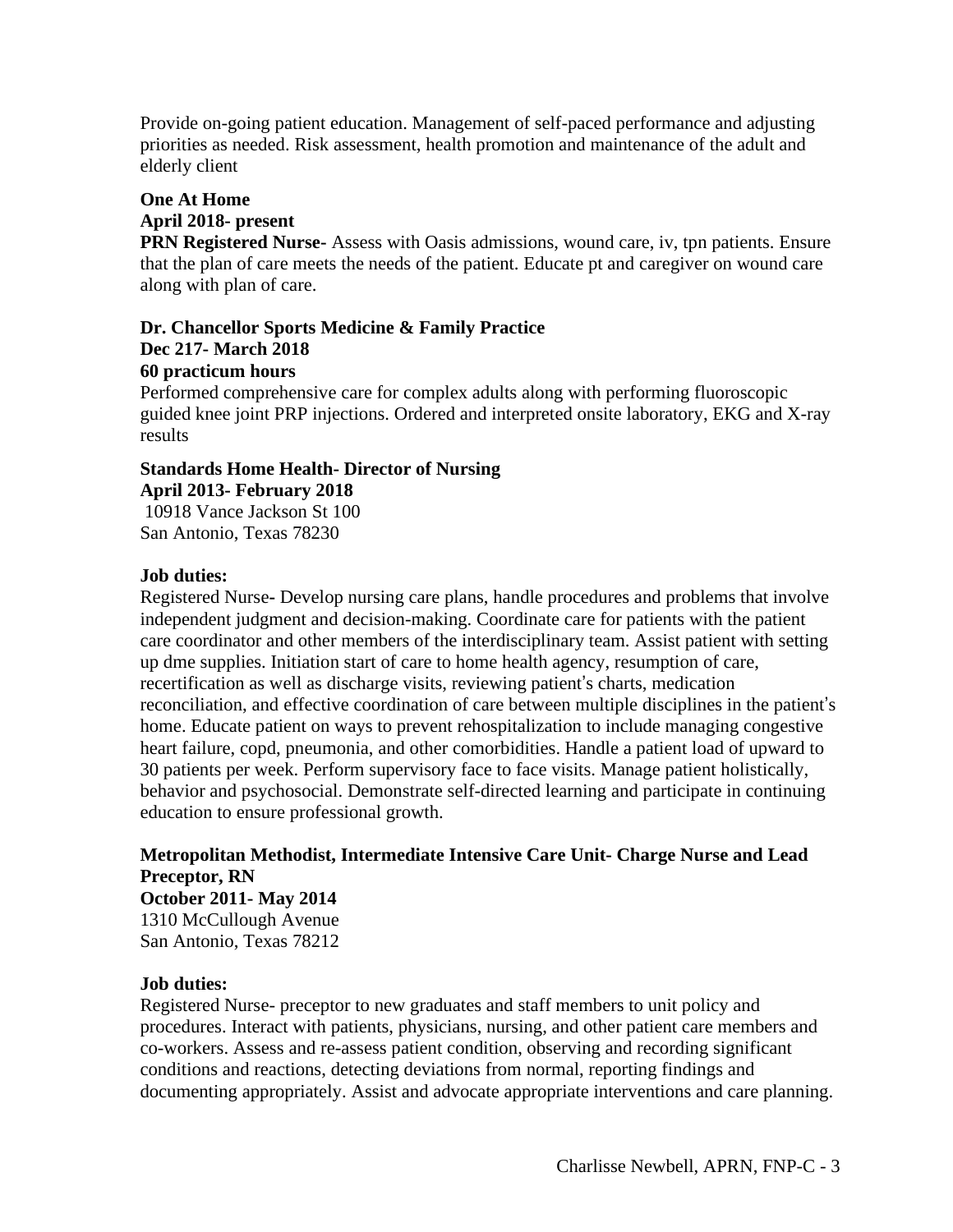Respond to life saving situations based upon nursing standards, policies and procedures and protocol.

#### **Epic Med Staff- Pediatric Home Healthcare Per Diem 09/2009- November 2011**

3721 Executive Center Drive Austin, TX

## **Job Duties:**

#### **Pediatric Registered Nurse:**

Responsible for the delivery of patient care through the nursing process of assessment, diagnosing, planning, implementation, and evaluation. Responsible for directing and coordinating all nursing care for pediatrics based on established clinical nursing practice standards.

#### **HONORS AND AWARDS**

| <b>Sigma Theta Tau</b>                                               | 2018          |
|----------------------------------------------------------------------|---------------|
| <b>Magna Cum Laude</b>                                               | 2018          |
| South University,<br><b>National Dean's List</b>                     | 2018          |
| <b>University of Texas Arlington</b><br><b>Dean's List</b>           | 2015          |
| <b>BOARD CERTIFICATION</b>                                           |               |
| <b>Board Certified FNP- Texas</b><br>2019                            | February      |
| <b>American Academy of Nurse Practitioners</b>                       | February 2019 |
| <b>BLS</b> for healthcare providers<br><b>Registered Nurse-Texas</b> | 2020<br>2010  |
| <b>Licensed Vocational Nurse-Texas</b>                               | 2008          |

#### **HOSPITAL AFFILIATIONS**

## **Methodist Hospital HCA April 2020-Current** 1310 McCullough Ave Hospitalist San Antonio, TX 78212